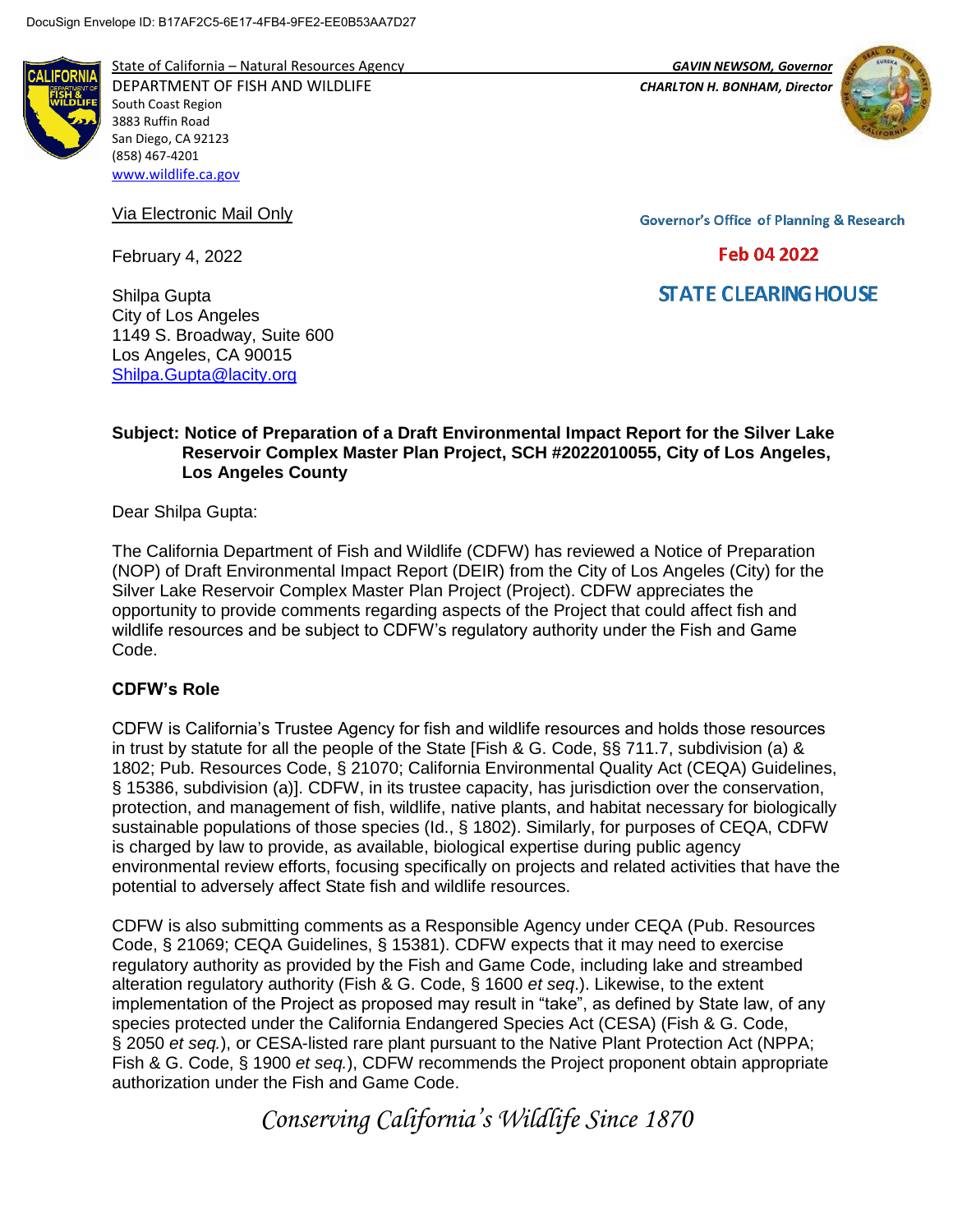Shilpa Gupta City of Los Angeles February 4, 2022 Page 2 of 17

# **Project Description and Summary**

**Objective:** The Project would redesign 116 acres of the 127-acre Silver Lake Reservoir Complex (Project area), which includes the existing out of service Silver Lake Reservoir and Ivanhoe Reservoir. The Project envisions a new park as a hybrid infrastructure that blends urban wilderness with human uses. The Project's themes are to provide a place for nature, wellness, community, children play, education, and water access. The Project would consist of seven park zones connected by a 2.5-mile tree-lined promenade. The seven park zones would consist of the following:

- 1) Ivanhoe Overlook: habitat terraces, wetland habitat islands in the Ivanhoe Reservoir, observation platforms, shade pavilion, sloped walk to water, and embankment enhancements;
- 2) Eucalyptus Grove: habitat terraces, overlook, seating terraces, and restored upland habitat;
- 3) Habitat Islands: wetland habitat islands in the Silver Lake Reservoir, fish introduction.
- 4) East and West Narrows: promenade, embankment enhancements, seating terraces, adult fitness circuit, and overlook;
- 5) South Valley: picnic area, expanded recreation center, new multi-purpose room, outdoor plaza and seating, basketball court, soccer field, and an expanded and renovated dog park;
- 6) Meadow: lawns, seating terraces, habitat terraces, kayak launch, walking paths, ornamental gardens, picnic grove, informal play, promenade, observation platforms, floating dock, and restrooms; and
- 7) Knoll: restored upland habitat, picnic grove, ornamental gardens, play area, environmental education center, and walking paths.

**Location:** The Project is located at the Silver Lake Reservoir Complex at 2300 Silver Lake Boulevard Los Angeles, CA 90039. The Project is in the Silver Lake neighborhood, which consists primarily of residential uses with some commercial areas, and some existing public access in and around the Silver Lake Reservoir Complex that allow park uses.

## **Comments and Recommendations**

CDFW offers the comments and recommendations below to assist the City in adequately identifying, avoiding, and/or mitigating the Project's significant, or potentially significant, direct, and indirect impacts on fish and wildlife (biological) resources. The DEIR should provide adequate and complete disclosure of the Project's potential impacts on biological resources [Pub. Resources Code, § 21061; CEQA Guidelines, §§ 15003(i), 15151]. CDFW looks forward to commenting on the DEIR when it is available.

# **Specific Comments**

1) Impacts of Recreation on Wildlife. The Project proposes to restore, create, and maximize habitat for wildlife (woodlands, scrublands, and wetlands), as well as provide public access and recreation opportunities throughout the Project area. The Project area currently provides nesting and breeding habitat for birds and raptors (see Comment #3). The Project area may support more wildlife after the Project is complete. CDFW supports the Project's goal to maximize habitat for wildlife, particularly wetland and aquatic habitat, which is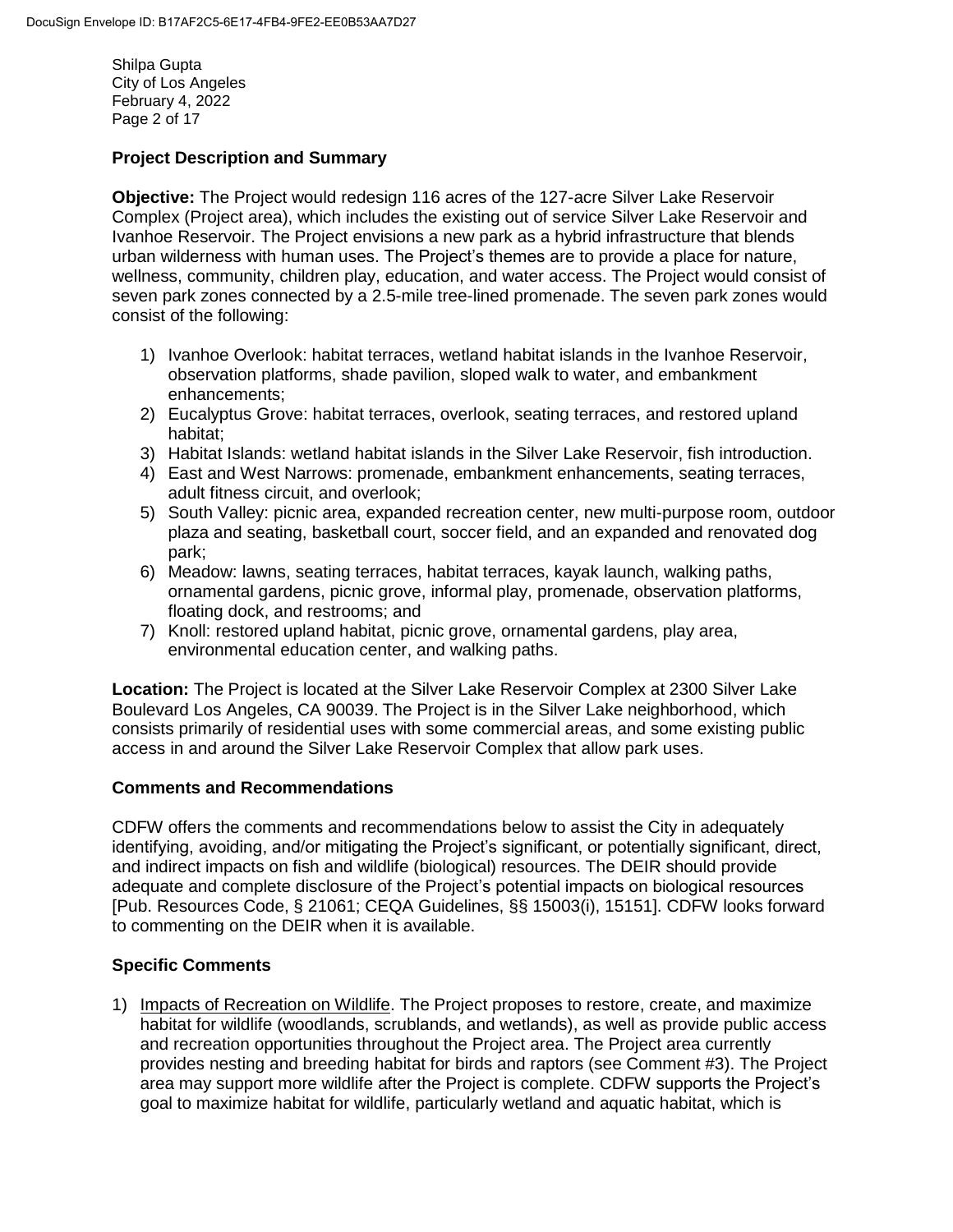Shilpa Gupta City of Los Angeles February 4, 2022 Page 3 of 17

> extremely rare within the City. However, CDFW is concerned that the Project's proposal to increase public access and create recreation opportunities that currently do not exist may result in disturbances to habitat and wildlife. The Project proposes new footpaths, trails, terraces, play areas, picnic areas, floating docks, and opportunities for fishing and kayaking. These opportunities could result in the following:

- Increased numbers of people and dogs;
- Increased area of influence;
- Increased noise levels;
- Increased lighting;
- Increased trash or pet waste;
- Increased wildlife injury and mortality through harassment and entanglement (e.g., fishing line, encroachment, approach);
- Introduction of unnatural food sources via trash and trash receptacles;
- Habitat encroachment and disturbance; and,
- Loss of habitat due to erosion from non-official footpaths.

Recreation and increased human activities can have the following effects on wildlife:

- Non-consumptive recreation can lead to detrimental changes in animal behavior, reproduction, growth, and immune system function (Lucas 2020).
- Blue tit (*Cyanistes caeruleus*) nestlings near recreation facilities develop slower and fledge with low body mass and poor body condition (Remacha et al. 2016).
- Belding's savannah sparrow (*Passerculus sandwichensis beldingi*) is sensitive to pedestrian and vehicle traffic. An approaching distance of 3 meters and 2.8 meters during the pre-nesting and nesting season, respectively, alert Belding's savannah sparrows to take flight (Fernandez-Juricic et al. 2009).
- Being approached by a person may trigger a change in the behavior or physiological processes in a bird (e.g., flight responses or increased heart rate). Although these responses tend to be short in duration, they can have longer term effects as is the case of breeding birds being flushed from nests leaving eggs or chicks vulnerable to predation (Steven et al. 2011).
- Relatively 'low' impact activities such as walking or hiking can still have negative effects on birds (Steven et al. 2011).
- Increased noise may alter or mask the auditory signals required for information exchange in birds (Hillman et al. 2015).

The Project could result in energetic costs to wildlife, nest abandonment, reduced reproductive success, and reduced fitness. For example, Figure 5-2 in the Chapter 5 of the Master Plan depicts the 2.5-mile promenade going through the eucalyptus grove where redtailed hawks (*Buteo jamaicensis*) have been documented to nest.

As such, CDFW recommends the City thoroughly analyze how the Project through increases in human activity, lighting, noise, and other anthropogenic effects may impact habitat, wildlife use of the Project area, and wildlife behavior (e.g., foraging, nesting). The assessment should include a study measuring and comparing pre- and post-Project activity types (e.g., fishing, kayaking), visitor use frequency, assess points, area of influence, level of lighting, ambient noise levels, trail routes, and trail width. The DEIR should discuss how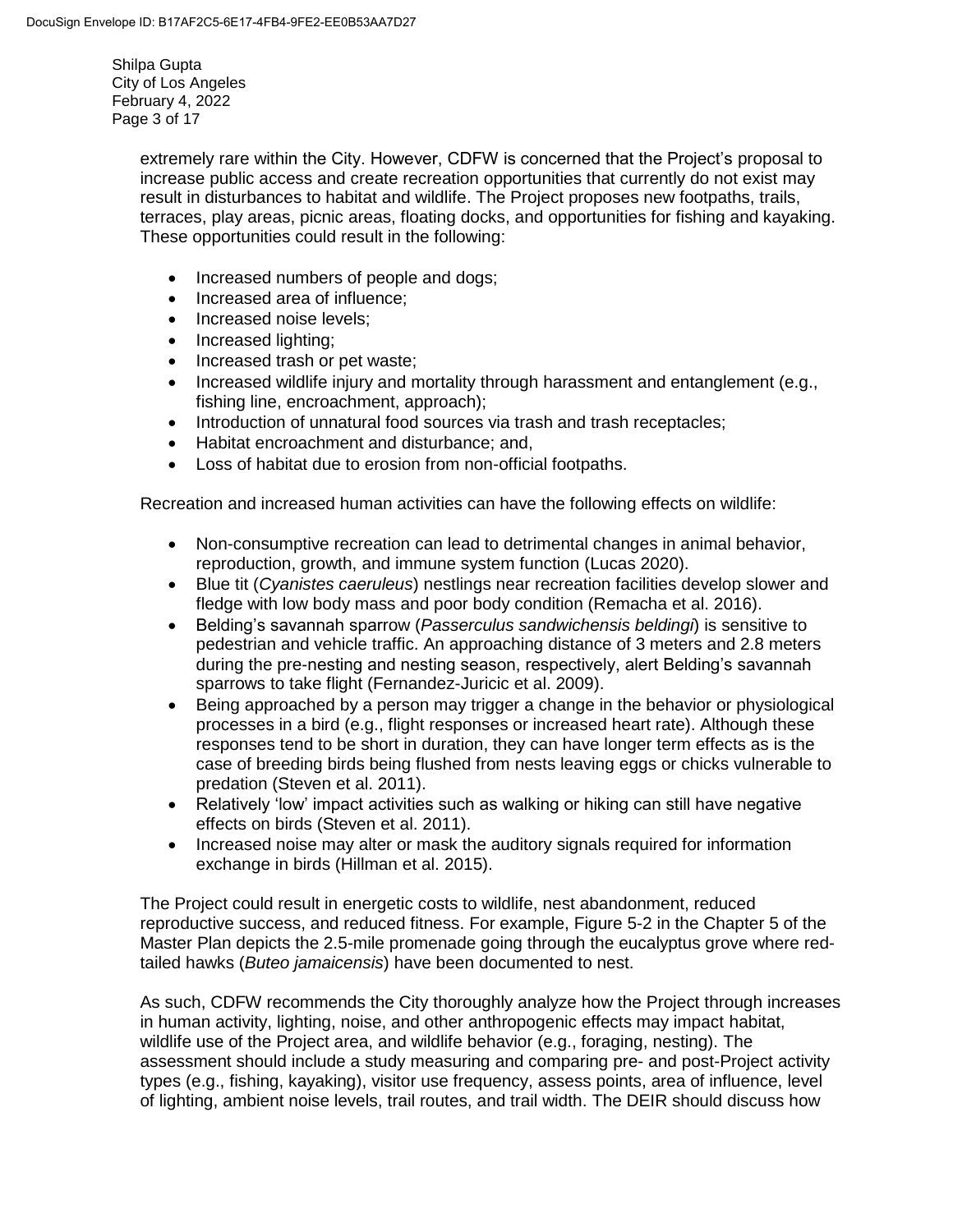Shilpa Gupta City of Los Angeles February 4, 2022 Page 4 of 17

> the Project would avoid and/or mitigate for the effects/impacts of recreation on habitat and wildlife. The DEIR should explain how proposed Project designs (e.g., fences, trail alignment, operation hours, lighting, access restriction, restriction of certain activities) would effectively avoid and/or mitigate for those effects/impacts. If the Project would have significant impacts on wildlife as a result of increased recreation, CDFW recommends the City provide measures to mitigate for those impacts below a level of significance. Mitigation may include avoiding known breeding and nursery sites for sensitive and special status species by restricting or modifying trails (e.g., dimensions, number of trails, spatial arrangement), access points, activity types (e.g., dog walking), and structures. CDFW also recommends appropriate setbacks from known breeding and nursery sites. An appropriate setback should consider the species (e.g., alert and flight initiation distances) and type and intensity of recreational use proposed.

- 2) Potential Impacts on Monarch Butterfly. According to the NOP and the Biological Resources Report for the Silver Lake Reservoir Complex Master Plan (GPA Consulting 2019), approximately 14 acres of eucalyptus woodland is located in the Project area. Eucalyptus trees could provide habitat for overwintering monarch butterfly (*Danaus plexippus* population 1 – California overwintering population; monarch).
	- a) Protection Status: The western migratory monarch population that overwinters along the California coast has declined by more than 99 percent from an estimated four million butterflies just twenty years ago (CDFW 2022a; Marcum and Darst 2021). Habitat loss and fragmentation, including grove senescence, are among the primary threats to the population (Thogmartin et al. 2017). Given the precipitous decline, the monarch is currently slated to be listed in 2024 under the Endangered Species Act (CDFW 2022a). The monarch is included on CDFW's Terrestrial and Vernal Pool [Invertebrates](https://nrm.dfg.ca.gov/FileHandler.ashx?DocumentID=149499&inline) of [Conservation](https://nrm.dfg.ca.gov/FileHandler.ashx?DocumentID=149499&inline) Priority list and identified as a Species of Greatest Conservation Need in California's State [Wildlife](https://wildlife.ca.gov/SWAP/Final) Action Plan (CDFW 2017; CDFW 2015). The monarch meets the CEQA definition of rare, threatened, or endangered species (CEQA Guidelines, § 15380). Impacts on monarchs may require a mandatory finding of significance because the Project may threaten to eliminate an animal community and/or substantially reduce the number or restrict the range of an endangered, rare, or threatened species (CEQA Guidelines, § 15065).
	- b) Surveys. CDFW recommends the City retain a qualified biologist to assess the Project area for monarchs and overwintering habitat. A qualified biologist should survey the eucalyptus groves and other trees within the Project area that are suitable for overwintering monarchs. A qualified biologist should conduct multiple surveys for overwintering monarchs where potential overwintering habitat has been identified. Monitoring should be done as frequently as possible during the overwintering season (typically September 15 through March  $1<sup>1</sup>$ ) to capture changing distributions through the season and in response to storm events.
	- c) Analysis and Disclosure. The DEIR should evaluate the Project's potential impact and cumulative impact on monarchs. The DEIR should assess impacts on monarchs as a result of the following: loss and reduction of overwintering habitat; loss or reduction of

 $\overline{\phantom{a}}$ <sup>1</sup> The overwintering period is the estimated timeframe when monarchs are likely present. The overwintering period could vary by location and should be determined in coordination with a qualified biologist.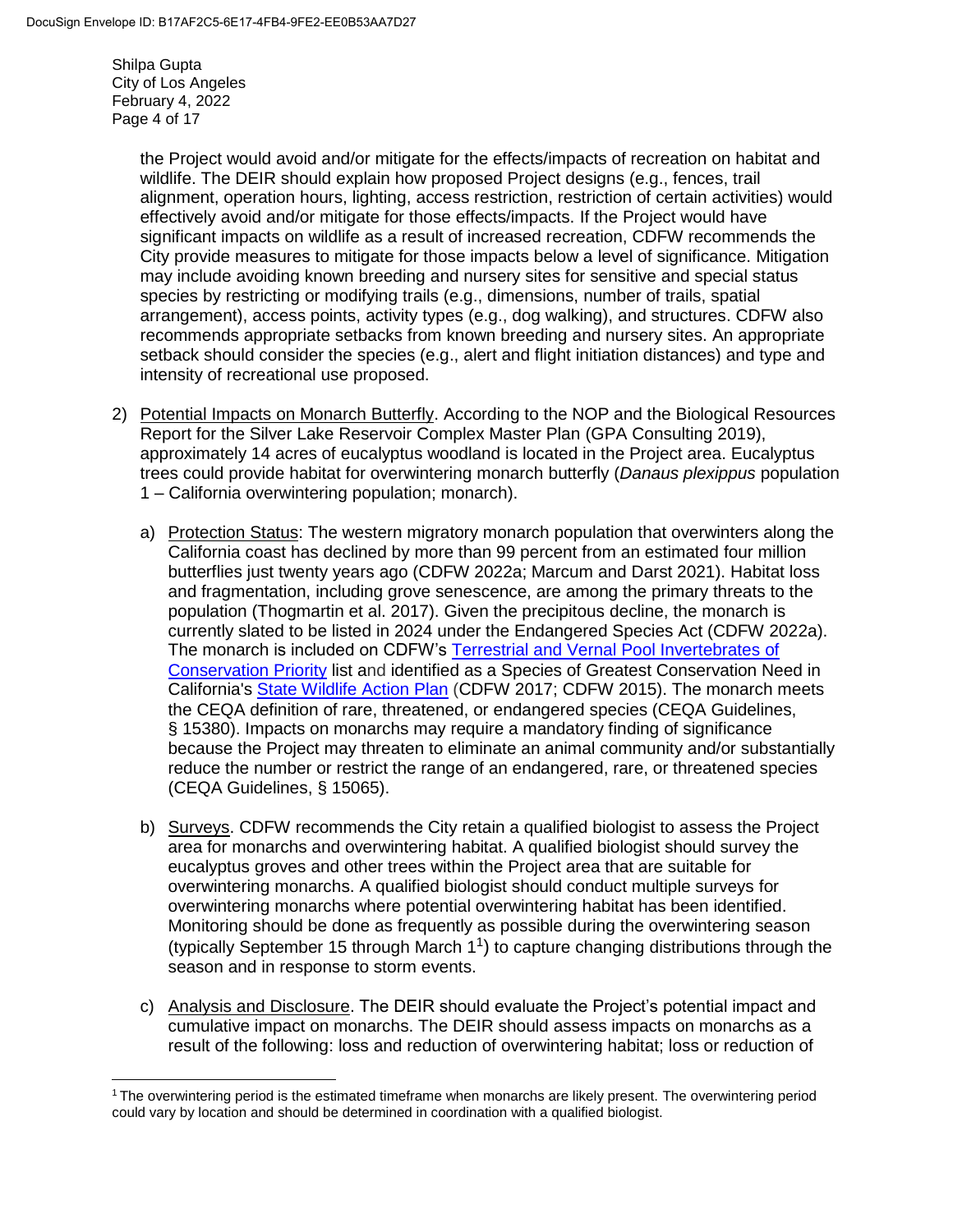Shilpa Gupta City of Los Angeles February 4, 2022 Page 5 of 17

> nectar plants; altering overwintering habitat climatic conditions such as such as temperature, humidity, and wind; and use of pesticides to maintain the Project's proposed lawns, landscaping, and ornamental gardens. The DEIR should assess potential impacts on monarchs during Project construction and activities. In addition, the DEIR should assess potential impacts on monarchs under proposed Project conditions. New trails and overlooks could result increased anthropogenic disturbances that may alter overwintering habitat climatic conditions for monarchs (see Comment #1).

d) Mitigation. If the Project would have impacts on monarchs, the DEIR should include measures to first avoid and minimize impacts on monarchs and overwintering habitat. If the Project would result in loss of overwintering habitat, CDFW recommends the City provide compensatory mitigation so that there is no net loss of overwintering habitat. CDFW also recommends the City explore Project design alternatives (e.g., alignment of trails/promenade) that would avoid, reduce, or restrict disturbances to overwintering habitat (see Comment #1 and General Comment #5).

Mitigation for monarchs should be developed in consultation with a qualified biologist. CDFW recommends the City also consult the following resources to develop appropriate measures to mitigate for the Project's potential impacts on monarchs.

- [Western Monarch Butterfly Conservation Plan](https://wafwa.org/wpdm-package/western-monarch-butterfly-conservation-plan-2019-2069/?ind=1602171186650&filename=WAFWA_Monarch_Conservation_Plan.pdf&wpdmdl=13048&refresh=60f9defee81e21626988286) (WAFWA 2019);
- [Overwintering Site Management and Protection](https://www.westernmonarchcount.org/overwintering-site-management-and-protection/) (Western Monarch Count 2022);
- [Protecting California's Butterfly Groves](https://www.westernmonarchcount.org/wp-content/uploads/2014/11/2017-040_ProtectingCaliforniaButterflyGroves.pdf) (Xerces Society 2017);
- [Managing Monarch Habitat in the West](https://xerces.org/monarchs/western-monarch-conservation/habitat) (Xerces Society 2021a);
- [Pollinator-Friendly Native Plant Lists](https://xerces.org/pollinator-conservation/pollinator-friendly-plant-lists) (Xerces Society 2021b);
- [Monarch Butterfly Nectar Plant Lists for Conservation Plantings](https://xerces.org/sites/default/files/publications/18-003_02_Monarch-Nectar-Plant-Lists-FS_web%20-%20Jessa%20Kay%20Cruz.pdf) (Xerces Society 2018);
- [Tropical Milkweed](https://xerces.org/blog/tropical-milkweed-a-no-grow) (Wheeler 2018); and,
- CDFW's [Monarch Butterfly](https://wildlife.ca.gov/Conservation/Invertebrates/Monarch-Butterfly) webpage (CDFW 2022a).
- 3) Nesting Birds. According to the Biological Resources Report for the Silver Lake Reservoir Complex Master Plan (GPA Consulting 2019), the Project area provides an important yearround resource for wildlife, especially for birds. The Project area provides nesting and breeding habitat for birds including great blue heron (*Ardea Herodias*), great horned owl (*Bubo virginianus*), northern mockingbird (*Mimus polyglottos*), and red-tailed hawk (*Buteo jamaicensis*).
	- a) Protection Status. Migratory nongame native bird species are protected by international treaty under the Federal Migratory Bird Treaty Act (MBTA) of 1918 (Code of Federal Regulations, Title 50, § 10.13). Sections 3503, 3503.5, and 3513 of the California Fish and Game Code prohibit take of all birds and their active nests including raptors and other migratory nongame birds (as listed under the Federal MBTA). It is unlawful to take, possess, or needlessly destroy the nest or eggs of any raptor.
	- b) Analysis and Disclosure. The Biological Resources Report for the Silver Lake Reservoir Complex Master Plan relies on bird surveys conducted in 2004, 2015, and 2018. In preparation of the DEIR, CDFW recommends the City retain a qualified biologist to conduct a recent nesting bird survey within the Project area (see General Comment #3f).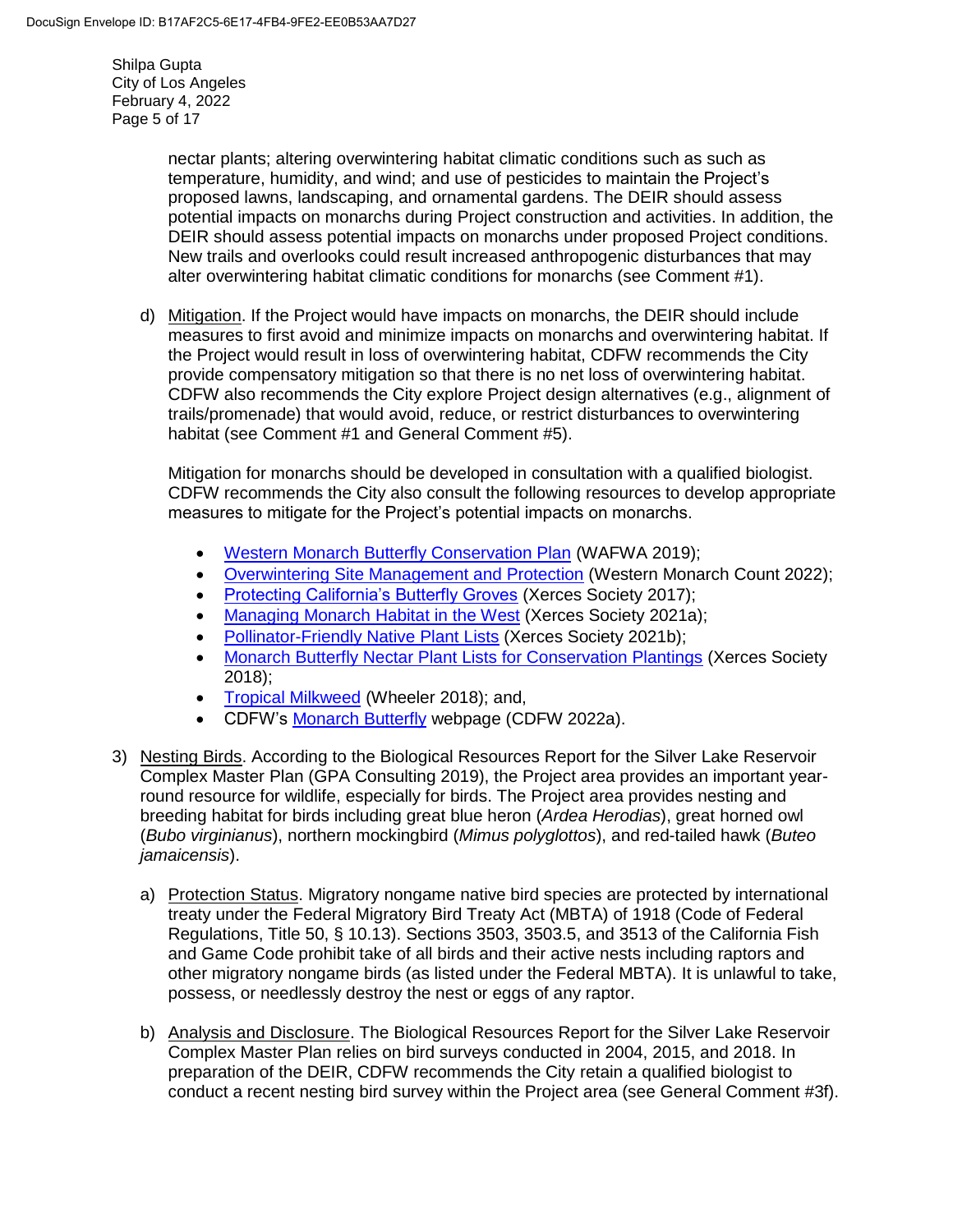Shilpa Gupta City of Los Angeles February 4, 2022 Page 6 of 17

> The DEIR should disclose species of nesting birds and raptors on site and location of nests based on a more recent survey in addition to survey results from 2004, 2015, and 2018. The DEIR should discuss the Project's potential impact on nesting birds and raptors. A discussion of potential impacts should include impacts that may occur during Project construction, ground-disturbing activities (e.g., mobilizing, staging, drilling, and excavating), and vegetation removal. In addition, the DEIR should discuss impacts that may occur under proposed Project conditions (see Comment #1). The DEIR should disclose whether the Project would remove any trees that have been documented to support nesting birds and raptors.

- c) Avoidance. CDFW recommends that the DEIR include measures to fully avoid impacts on nesting birds and raptors. To the extent feasible, no Project-related construction, ground-disturbing activities (e.g., mobilizing, staging, drilling, and excavating), and vegetation removal should occur during the avian breeding season which generally runs from February 15 through September 15 (as early as January 1 for some raptors) to avoid take of birds, raptors, or their eggs. CDFW recommends that the City protect trees where great blue herons, red-tailed hawks, and owls nest.
- d) Minimizing Potential Impacts. If impacts on nesting birds and raptors cannot be avoided, CDFW recommends the DEIR include measures to minimize impacts on nesting birds and raptors. Prior to starting ground-disturbing activities and vegetation removal, CDFW recommends a qualified biologist conduct nesting bird and raptor surveys to identify nests. The qualified biologist should establish no-disturbance buffers to minimize impacts on those nests. CDFW recommends a minimum 300-foot no-disturbance buffer around active bird nests. For raptors, the no-disturbance buffer should be expanded to 500 feet and 0.5 mile for special status species, if feasible. Project personnel, including all contractors working on site, should be instructed on the presence of nesting birds, area sensitivity, and adherence to no-disturbance buffers. Reductions in the buffer distance may be appropriate depending on the avian species involved, ambient levels of human activity, screening vegetation, or possibly other factors determined by a qualified biologist.
- 4) Bats. According to Appendix D in the Biological Resources Report for the Silver Lake Reservoir Complex Master Plan, the following species of bats may occur in the Project area: pallid bat (*Antrozous pallidus*); western mastiff bat (*Eumops perotis californicus*); hoary bat (*Lasiurus cinereus*); and big free-tailed bat (*Nyctinomops macrotis*). These four species of bats are designated as California Species of Special Concern (SSC).
	- a) Protection Status. Bats are considered non-game mammals and are afforded protection by State law from take and/or harassment (Fish & G. Code, § 4150; Cal. Code of Regs., § 251.1). In addition, some bats are considered SSC. CEQA provides protection not only for CESA-listed species, but for any species including but not limited to SSC which can be shown to meet the criteria for State listing. These SSC meet the CEQA definition of endangered, rare, or threatened species (CEQA Guidelines, § 15380). Take of SSC could require a mandatory finding of significance (CEQA Guidelines, § 15065).
	- b) Survey. In preparation of the DEIR, CDFW recommends the City retain a qualified bat specialist identify potential daytime, nighttime, wintering, and hibernation roost sites and conduct bat surveys within these areas (plus a 100-foot buffer as access allows) to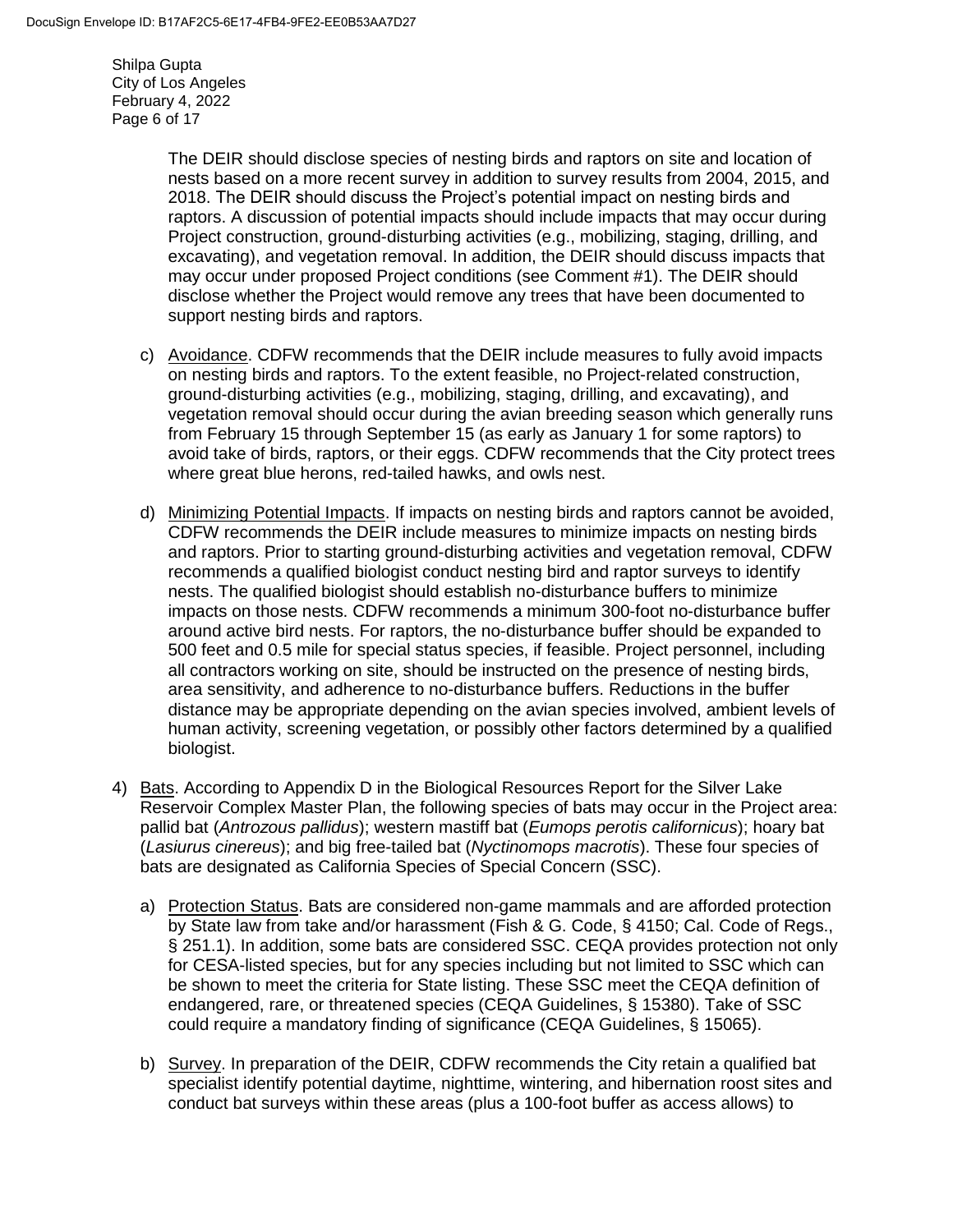Shilpa Gupta City of Los Angeles February 4, 2022 Page 7 of 17

 $\overline{\phantom{a}}$ 

identify roosting bats and any maternity roosts. CDFW recommends using acoustic recognition technology to maximize detection of bats.

- c) Analysis and Disclosure. The DEIR should discuss the Project's potential impact on bats and habitat supporting roosting bats. A discussion of potential impacts should include impacts that may occur during Project construction, ground-disturbing activities (e.g., mobilizing, staging, drilling, and excavating), and vegetation removal. In addition, a discussion should include impacts that may occur under proposed Project conditions (see Comment #1).
- d) Avoidance and Minimization. If the Project would impact bats, CDFW recommends the DEIR include measures to avoid/minimize impacts on bats, roosts, and maternity roosts. The DEIR should incorporate mitigation measures in accordance with [California Bat](https://nrm.dfg.ca.gov/FileHandler.ashx?DocumentID=10334)  [Mitigation Measures](https://nrm.dfg.ca.gov/FileHandler.ashx?DocumentID=10334) (Johnston et al. 2004).
- 5) Stream Delineation and Impact Assessment. CDFW recommends the DEIR include a stream delineation and analysis of impacts on any river, stream, or lake<sup>2</sup>. The delineation should be conducted pursuant to the USFWS wetland definition adopted by CDFW (Cowardin et al. 1979). Be advised that some wetland and riparian habitats subject to CDFW's authority may extend beyond the jurisdictional limits of the U.S. Army Corps of Engineers' Section 404 permit and Regional Water Quality Control Board Section 401 Certification. The DEIR should disclose the linear feet and acres of streams and associated plant communities impacted by the Project. Impacts may include channelizing or diverting streams, impairing a watercourse, erosion, and removing and degrading vegetation through habitat modification (e.g., loss of water source, encroachment, and edge effects leading to introduction of non-native plants). In addition, the DEIR should discuss whether the Project would require water diversion or dewatering during Project construction and for the Project's lifetime.
	- a) Mitigation. If the Project would impact streams, the City should provide measures to mitigate the Project's potential impacts on streams and associated plant communities. Mitigation may include avoiding impacts by establishing effective unobstructed vegetated buffers and setbacks adjoining streams and associated plant communities. If the City proposes buffers and setbacks as mitigation, the DEIR should include justification for the effectiveness of chosen buffer and setback distances to avoid impacts on the stream and associated plant communities. If avoidance is not feasible, the City should provide compensatory mitigation for impacts on streams and associated plant communities at no less than 2:1. The City should provide higher mitigation for impacts on sensitive plant communities (see General Comment #3a) and presence of rare, sensitive, or special status flora and fauna.
	- b) Fish and Game Code section 1602. CDFW exercises its regulatory authority as provided by Fish and Game Code section 1600 et seq. to conserve fish and wildlife resources

<sup>2</sup> "Any river, stream, or lake" includes those that are dry for periods of time (ephemeral/episodic) as well as those that flow year-round (perennial). This includes ephemeral streams, desert washes, and watercourses with a subsurface flow. It may also apply to work undertaken within the flood plain of a water body.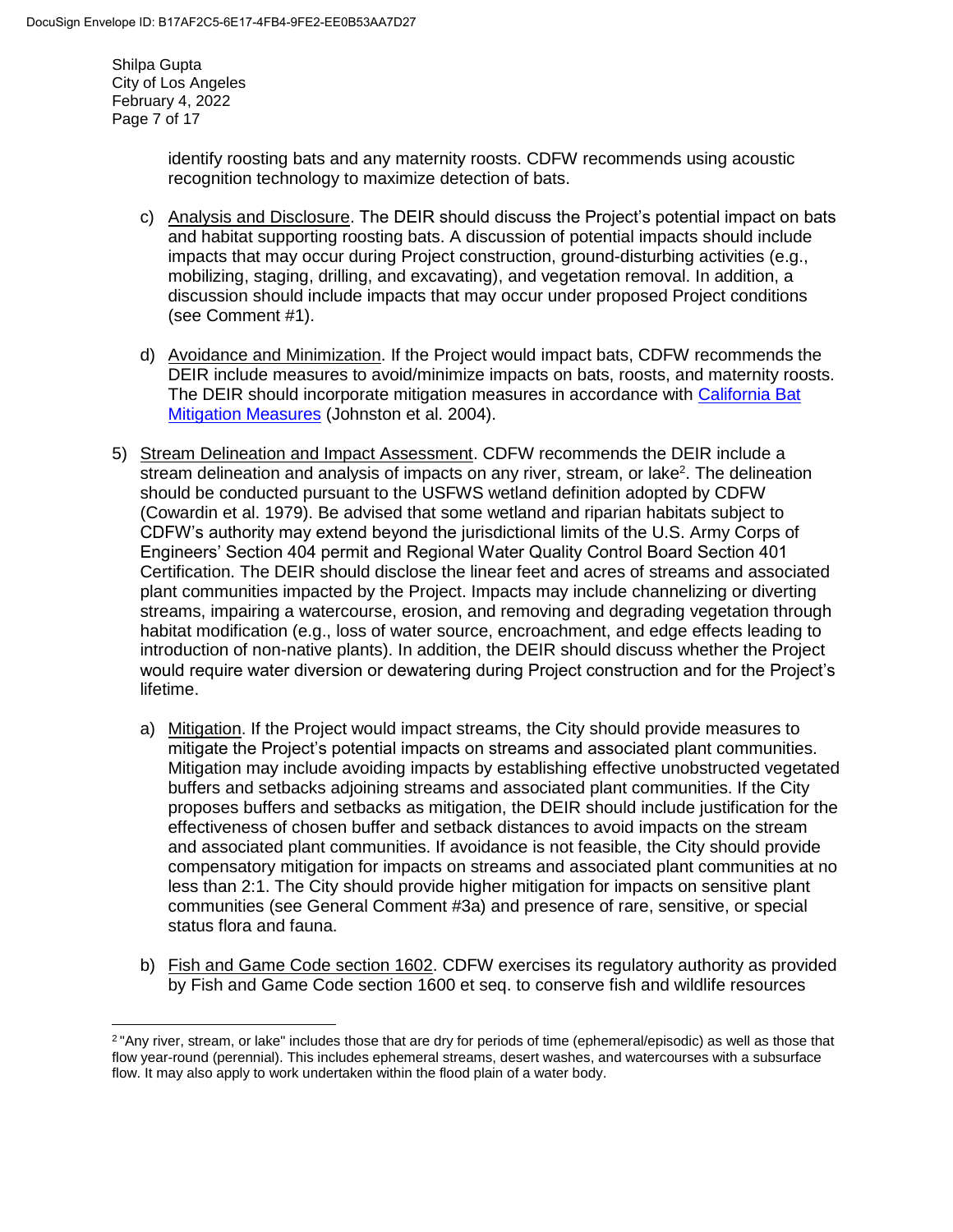Shilpa Gupta City of Los Angeles February 4, 2022 Page 8 of 17

 $\overline{\phantom{a}}$ 

which includes rivers, streams, or lakes and associated natural communities. As a Responsible Agency under CEQA, CDFW has authority over activities in streams and/or lakes that will divert or obstruct the natural flow, or change the bed, channel, or bank (including vegetation associated with the stream or lake) of a river or stream or use material from a streambed. For any such activities, the project applicant (or "entity") must notify CDFW<sup>3</sup>. Accordingly, if the Project would impact streams, the DEIR should include a measure whereby the City would notify CDFW pursuant to Fish and Game Code section 1602 prior to starting activities that may impact streams. Please visit CDFW's [Lake and Streambed Alteration Program](https://wildlife.ca.gov/Conservation/LSA) webpage for more information (CDFW 2022b).

- 6) Use of Rodenticides. The Project proposes a planting design that incorporates ornamental gardens and lawns. Ornamental gardens and lawns may need to be managed via chemical methods. Herbicides, pesticides, and rodenticides may impact wildlife. Second generation anticoagulant rodenticides are known to have harmful effects on the ecosystem and wildlife. [Assembly Bill 1788](https://leginfo.legislature.ca.gov/faces/billTextClient.xhtml?bill_id=201920200AB1788) prohibits the use of any second-generation anticoagulant rodenticides because second generation anticoagulant rodenticides have a higher toxicity and are more dangerous to nontarget wildlife such as mountain lions, bobcats, foxes, and coyotes (California Legislative Information 2020). CDFW recommends the DEIR include a discussion as to the Project's use of herbicides, pesticides, and second-generation anticoagulant rodenticides to maintain the Project's grounds in perpetuity. The DEIR should discuss when and where these chemicals would be used and what impacts those chemicals may have on habitat and wildlife. CDFW recommends the City prohibit the use of any second-generation anticoagulant rodenticides during Project implementation and for maintenance of the Silver Lake Reservoir Complex in perpetuity.
- 7) Wildlife Friendly Fencing. CDFW supports the use of wildlife-friendly fences for the Project. Wildlife-friendly fences should replace chain-link fencing to the maximum extent feasible because chain-link fencing could result in wildlife injury or mortality due to impalement and entanglement. Wildlife-friendly fences should be used and strategically placed in areas of high biological resources value to protect biological resources and habitat. For information wildlife-friendly fences, CDFW recommends [A Landowner's Guide to Wildlife Friendly](https://nrm.dfg.ca.gov/FileHandler.ashx?DocumentID=134713&inline)  [Fences](https://nrm.dfg.ca.gov/FileHandler.ashx?DocumentID=134713&inline) (MFWP 2012).
- 8) Use of Native Plants and Trees. CDFW supports the use of native plants for the Project. CDFW strongly recommends avoiding non-native, invasive plants for landscaping and restoration, particularly any species listed as 'Moderate' or 'High' by the California Invasive [Plant Council](https://www.cal-ipc.org/plants/inventory/) (Cal-IPC 2022). CDFW supports the use of native species found in naturally occurring plant communities within or adjacent to the Project area. In addition, CDFW supports planting species of trees, such as oaks (*Quercus* genus), and understory vegetation (e.g., ground cover, subshrubs, and shrubs) that create habitat and provide a food source for birds. CDFW recommends retaining any standing, dead, or dying tree (snags) where possible because snags provide perching and nesting habitat for birds and

<sup>&</sup>lt;sup>3</sup> CDFW's issuance of a LSA Agreement for a project that is subject to CEQA will require CEQA compliance actions by CDFW as a Responsible Agency. As a Responsible Agency, CDFW may consider the environmental document of the local jurisdiction (lead agency) for the project. To minimize additional requirements by CDFW pursuant to section 1600 et seq. and/or under CEQA, the environmental document should fully identify the potential impacts to the stream or riparian resources and provide adequate avoidance, mitigation, monitoring, and reporting commitments for issuance of the LSA Agreement.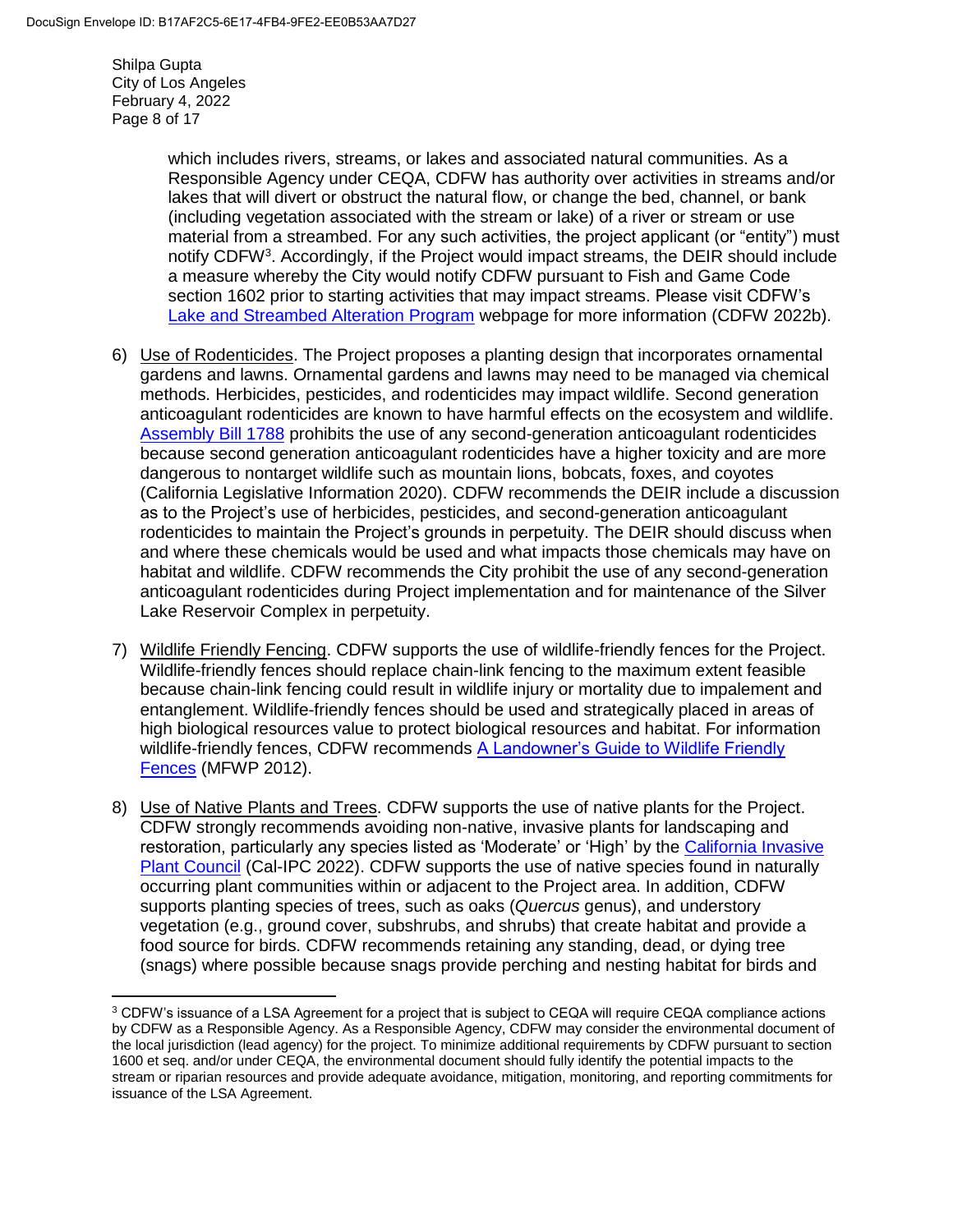Shilpa Gupta City of Los Angeles February 4, 2022 Page 9 of 17

> raptors. Finally, CDFW supports planting species of vegetation with high insect and pollinator value.

9) Prohibit the Use of Drones. To protect wildlife and habitat when the Project is fully built-out, CDFW recommends the City prohibit the use of drones in the Silver Lake Reservoir Complex. Drones disrupt wildlife and could affect bird breeding and nesting behavior, potentially resulting in loss of fertile eggs and nestlings. CDFW recommends the City install educational materials and signage prohibiting the use of drones and educating the public about the impacts drones can have on wildlife and habitats.

# **General Comments**

- 1) Disclosure. The DEIR should provide an adequate, complete, and detailed disclosure about the effect which a proposed project is likely to have on the environment (Pub. Resources Code, § 20161; CEQA Guidelines, § 15151). Adequate disclosure is necessary so CDFW may provide comments on the adequacy of proposed avoidance, minimization, or mitigation measures, as well as to assess the significance of the specific impact relative to plant and wildlife species impacted (e.g., current range, distribution, population trends, and connectivity).
- 2) Mitigation Measures. Public agencies have a duty under CEQA to prevent significant, avoidable damage to the environment by requiring changes in a project through the use of feasible alternatives or mitigation measures [CEQA Guidelines, §§ 15002(a)(3), 15021]. Pursuant to CEQA Guidelines section 15126.4, an environmental document "shall describe feasible measures which could mitigate for impacts below a significant level under CEQA."
	- a) Level of Detail. Mitigation measures must be feasible, effective, implemented, and fully enforceable/imposed by the lead agency through permit conditions, agreements, or other legally binding instruments (Pub. Resources Code, § 21081.6(b); CEQA Guidelines, § 15126.4). A public agency "shall provide the measures that are fully enforceable through permit conditions, agreements, or other measures" (Pub. Resources Code, § 21081.6). CDFW recommends the City provide mitigation measures that are specific, detailed (i.e., responsible party, timing, specific actions, location), and clear in order for a measure to be fully enforceable and implemented successfully via a mitigation monitoring and/or reporting program (Pub. Resources Code, § 21081.6; CEQA Guidelines, § 15097).
	- b) Disclosure of Impacts. If a proposed mitigation measure would cause one or more significant effects, in addition to impacts caused by the proposed Project, the DEIR should include a discussion of the effects of proposed mitigation measures [CEQA Guidelines, § 15126.4(a)(1)]. In that regard, the DEIR should provide an adequate, complete, and detailed disclosure about the Project's proposed mitigation measure(s). Adequate disclosure is necessary so CDFW may assess the potential impacts of proposed mitigation measures.
- 3) Biological Baseline Assessment. An adequate biological resources assessment should provide a complete assessment and impact analysis of the flora and fauna within and adjacent to the Project area and where the Project may result in ground disturbance. The assessment and analysis should place emphasis on identifying endangered, threatened,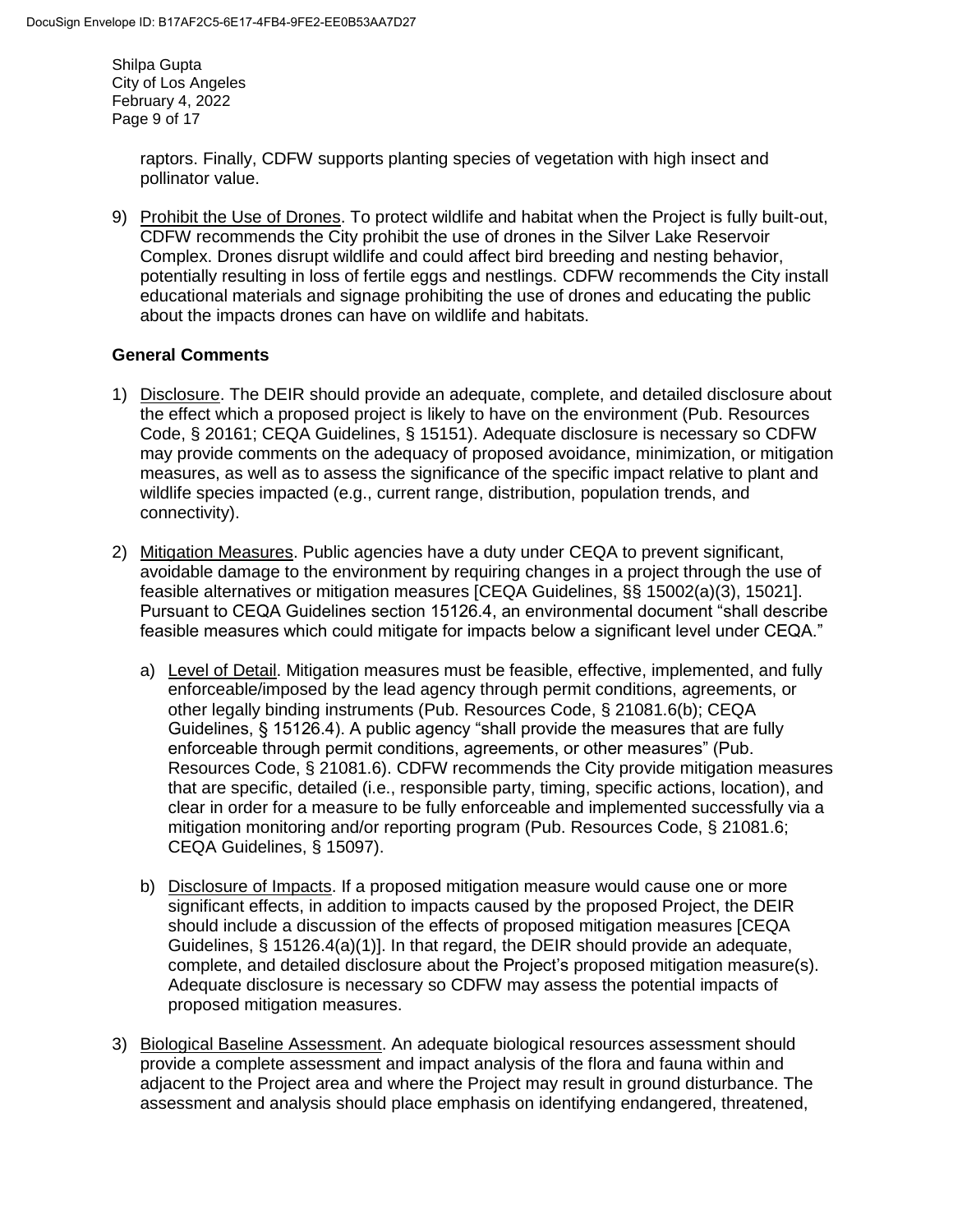Shilpa Gupta City of Los Angeles February 4, 2022 Page 10 of 17

> rare, and sensitive species; regionally and locally unique species; and sensitive habitats. An impact analysis will aid in determining the Project's potential direct, indirect, and cumulative biological impacts, as well as specific mitigation or avoidance measures necessary to offset those impacts. CDFW also considers impacts to an SSC a significant direct and cumulative adverse effect without implementing appropriate avoidance and/or mitigation measures. The DEIR should include the following information:

- a) Information on the regional setting that is critical to an assessment of environmental impacts, with special emphasis on resources that are rare or unique to the region [CEQA Guidelines, § 15125(c)]. The DEIR should include measures to fully avoid and otherwise protect Sensitive Natural Communities. CDFW considers Sensitive Natural Communities as threatened habitats having both regional and local significance. Natural communities, alliances, and associations with a State-wide rarity ranking of S1, S2, and S3 should be considered sensitive and declining at the local and regional level. These ranks can be obtained by visiting the [Vegetation Classification and Mapping Program -](https://wildlife.ca.gov/Data/VegCAMP/Natural-Communities) Natural [Communities](https://wildlife.ca.gov/Data/VegCAMP/Natural-Communities) webpage (CDFW 2022c);
- b) A thorough, recent, floristic-based assessment of special status plants and natural communities following CDFW's [Protocols for Surveying and Evaluating Impacts to](https://nrm.dfg.ca.gov/FileHandler.ashx?DocumentID=18959&inline)  [Special Status Native Plant Populations and Sensitive Natural Communities](https://nrm.dfg.ca.gov/FileHandler.ashx?DocumentID=18959&inline) (CDFW 2018). Adjoining habitat areas should be included where the Project's construction and activities could lead to direct or indirect impacts off site;
- c) Floristic alliance- and/or association-based mapping and vegetation impact assessments conducted in the Project area and within adjacent areas. The [Manual of California](http://vegetation.cnps.org/)  [Vegetation](http://vegetation.cnps.org/) (MCV), second edition, should also be used to inform this mapping and assessment (Sawyer et al. 2009). Adjoining habitat areas should be included in this assessment where the Project's construction and activities could lead to direct or indirect impacts off site;
- d) A complete and recent assessment of the biological resources associated with each habitat type in the Project area and within adjacent areas. CDFW's [California Natural](https://wildlife.ca.gov/Data/CNDDB)  [Diversity Database](https://wildlife.ca.gov/Data/CNDDB) in Sacramento should be contacted to obtain current information on any previously reported sensitive species and habitat (CDFW 2022d). An assessment should include a minimum nine-quadrangle search of the CNDDB to determine a list of species potentially present in the Project area. A lack of records in the CNDDB does not mean that rare, threatened, or endangered plants and wildlife do not occur. Field verification for the presence or absence of sensitive species is necessary to provide a complete biological assessment for adequate CEQA review [CEQA Guidelines, § 15003(i)];
- e) A complete, recent, assessment of endangered, rare, or threatened species and other sensitive species within the Project area and adjacent areas, including SSC and California Fully Protected Species (Fish & G. Code, §§ 3511, 4700, 5050, and 5515). Species to be addressed should include all those which meet the CEQA definition of endangered, rare, or threatened species (CEQA Guidelines, § 15380). Seasonal variations in use of the Project area should also be addressed such as wintering, roosting, nesting, and foraging habitat. Focused species-specific surveys, conducted at the appropriate time of year and time of day when the sensitive species are active or otherwise identifiable, may be required if suitable habitat is present. See CDFW's Survey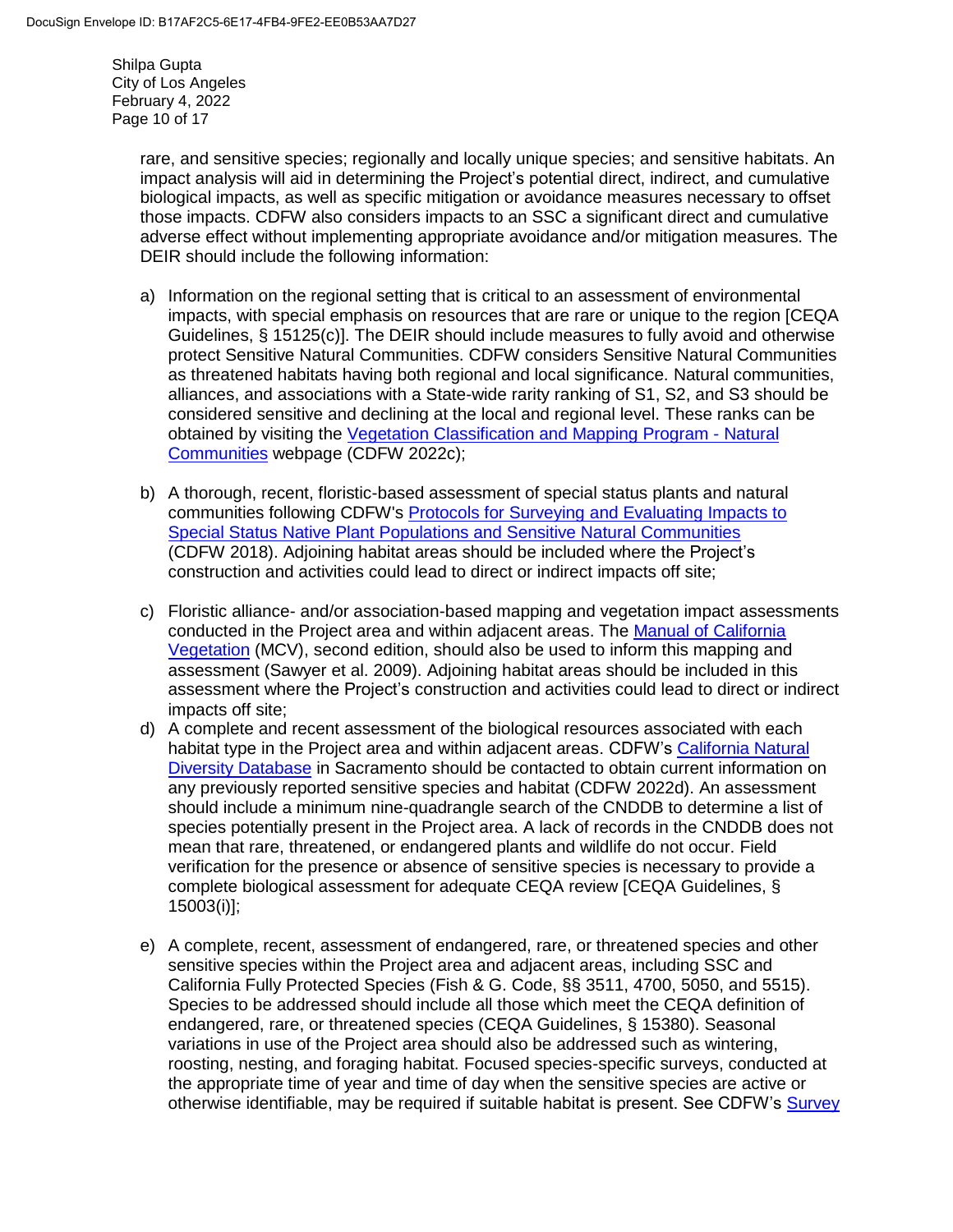Shilpa Gupta City of Los Angeles February 4, 2022 Page 11 of 17

> [and Monitoring Protocols and Guidelines](https://wildlife.ca.gov/conservation/survey-protocols) for established survey protocol for select species (CDFW 2022d). Acceptable species-specific survey procedures may be developed in consultation with CDFW and USFWS; and,

- f) A recent wildlife and rare plant survey. CDFW generally considers biological field assessments for wildlife to be valid for a one-year period, and assessments for rare plants may be considered valid for a period of up to three years. Some aspects of the proposed Project may warrant periodic updated surveys for certain sensitive taxa, particularly if Project implementation build out could occur over a protracted time frame or in phases.
- 4) Biological Direct, Indirect, and Cumulative Impacts. The DEIR should provide a thorough discussion of direct, indirect, and cumulative impacts expected to adversely affect biological resources with specific measures to offset such impacts. The DEIR should address the following:
	- a) A discussion regarding Project-related indirect impacts on biological resources, including resources in nearby public lands, open space, adjacent natural habitats, riparian ecosystems, and any designated and/or proposed or existing reserve lands [e.g., preserve lands associated with a Natural Community Conservation Plan (Fish & G. Code, § 2800 et. seq.)]. Impacts on, and maintenance of, wildlife corridor/movement areas, including access to undisturbed habitats in areas adjacent to the Project, should be fully analyzed and discussed in the DEIR;
	- b) A discussion of both the short-term and long-term effects of the Project on species population distribution and concentration, as well as alterations of the ecosystem supporting those species impacted [CEQA Guidelines, § 15126.2(a)];
	- c) A discussion of potential adverse impacts from lighting, noise, temporary and permanent human activity, and exotic species, and identification of any mitigation measures;
	- d) A discussion of post-Project fate of drainage patterns, surface flows, and soil erosion and/or sedimentation in streams and water bodies. The discussion should also address the potential water extraction activities and the potential resulting impacts on habitat (if any) supported by the groundwater. Measures to mitigate such impacts should be included;
	- e) An analysis of impacts from proposed changes to land use designations and zoning, and existing land use designation and zoning located nearby or adjacent to natural areas that may inadvertently contribute to wildlife-human interactions. A discussion of possible conflicts and mitigation measures to reduce these conflicts should be included in the DEIR; and,
	- f) A cumulative effects analysis as described under CEQA Guidelines section 15130. General and specific plans, as well as past, present, and anticipated future projects, should be analyzed relative to their impacts on similar plant and wildlife species, habitat, and natural communities. If the City determines that the Project would not have a cumulative impact, the DEIR should indicate why the cumulative impact is not significant. The City's determination should be supported by facts and analyses [CEQA Guidelines,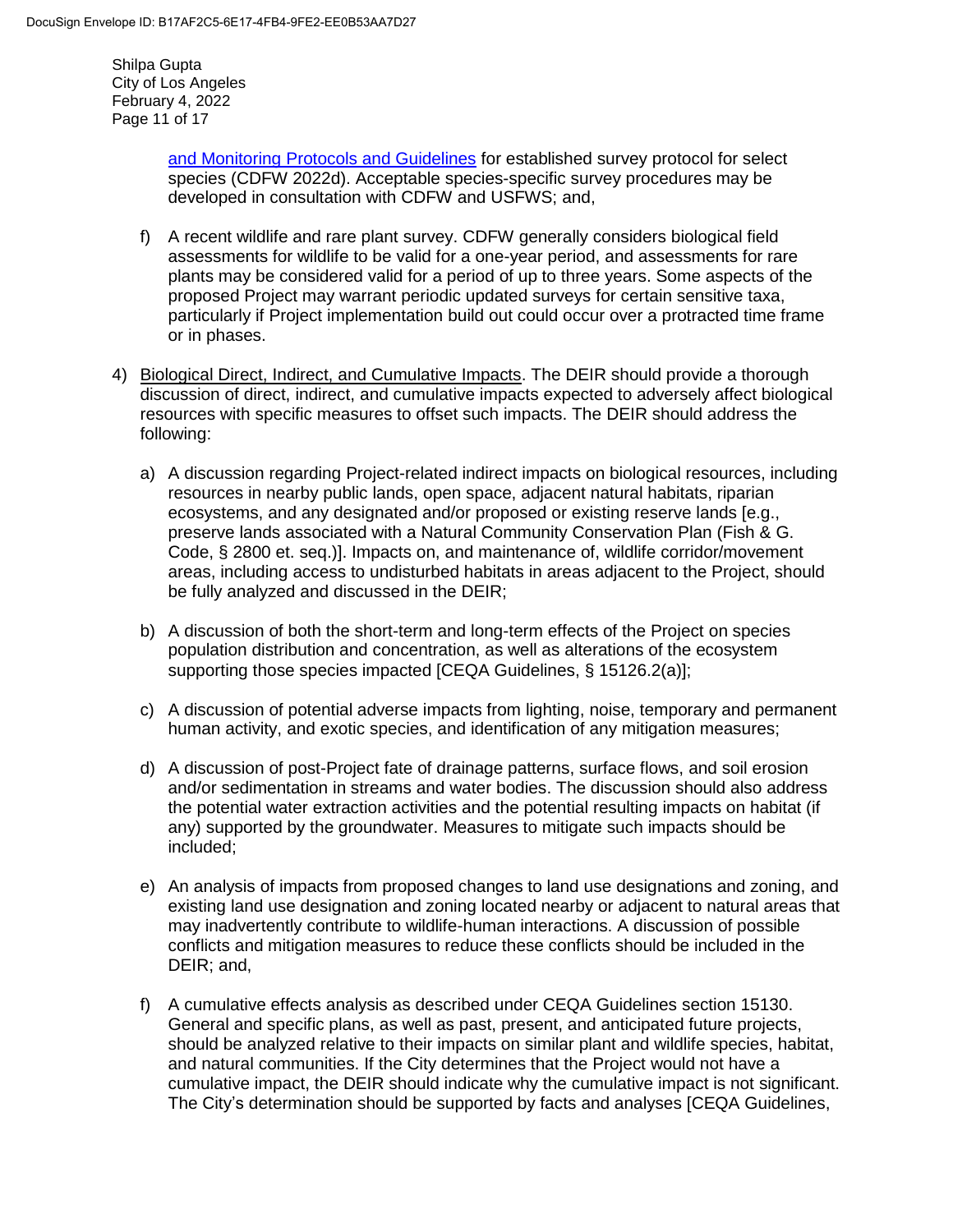Shilpa Gupta City of Los Angeles February 4, 2022 Page 12 of 17

§ 15130(a)(2)].

- 5) Project Description and Alternatives. To enable adequate review and comment on the proposed Project from the standpoint of the protection of fish, wildlife, and plants, CDFW recommends the following information be included in the DEIR:
	- a) A complete discussion of the purpose and need for, and description of the proposed Project;
	- b) Pursuant to CEQA Guidelines section 15126.6(a), an environmental document "shall describe a reasonable range of potentially feasible alternatives to the Project, or to the location of the Project, which would feasibly attain most of the basic objectives of the Project but would avoid or substantially lessen any of the significant effects of the Project." CEQA Guidelines section 15126.6(f)(2) states if the lead agency concludes that no feasible alternative locations exist, it must disclose the reasons for this conclusion; and,
	- c) A range of feasible alternatives to the Project location to avoid or otherwise minimize direct and indirect impacts on sensitive biological resources and wildlife movement areas. CDFW recommends the City select Project designs and alternatives that would avoid or otherwise minimize direct and indirect impacts on biological resources. CDFW also recommends the City consider establishing appropriate setbacks from sensitive and special status biological resources. Setbacks should not be impacted by ground disturbance or hydrological changes from any future Project-related construction, activities, maintenance, and development. As a general rule, CDFW recommends reducing or clustering a development footprint to retain unobstructed spaces for vegetation and wildlife and provide connections for wildlife between properties and minimize obstacles to open space.

Project alternatives should be thoroughly evaluated, even if an alternative would impede, to some degree, the attainment of the Project objectives or would be more costly (CEQA Guidelines, § 15126.6). The DEIR "shall" include sufficient information about each alternative to allow meaningful evaluation, public participation, analysis, and comparison with the proposed Project (CEQA Guidelines, § 15126.6).

- d) Where the Project may impact aquatic and riparian resources, CDFW recommends the City select Project designs and alternatives that would fully avoid impacts to such resources. CDFW also recommends an alternative that would not impede, alter, or otherwise modify existing surface flow, watercourse and meander, and water-dependent ecosystems and natural communities. Project designs should consider elevated crossings to avoid channelizing or narrowing of watercourses. Any modifications to a river, creek, or stream may cause or magnify upstream bank erosion, channel incision, and drop in water level and cause the watercourse to alter its course of flow.
- 6) Data. CEQA requires that information developed in environmental impact reports be incorporated into a database which may be used to make subsequent or supplemental environmental determinations [Pub. Resources Code, § 21003, subd. (e)]. Accordingly, please report any special status species and natural communities detected by completing and submitting [CNDDB Field Survey Forms](https://wildlife.ca.gov/Data/CNDDB/Submitting-Data) (CDFW 2022e). To submit information on special status native plant populations and sensitive natural communities, the Combined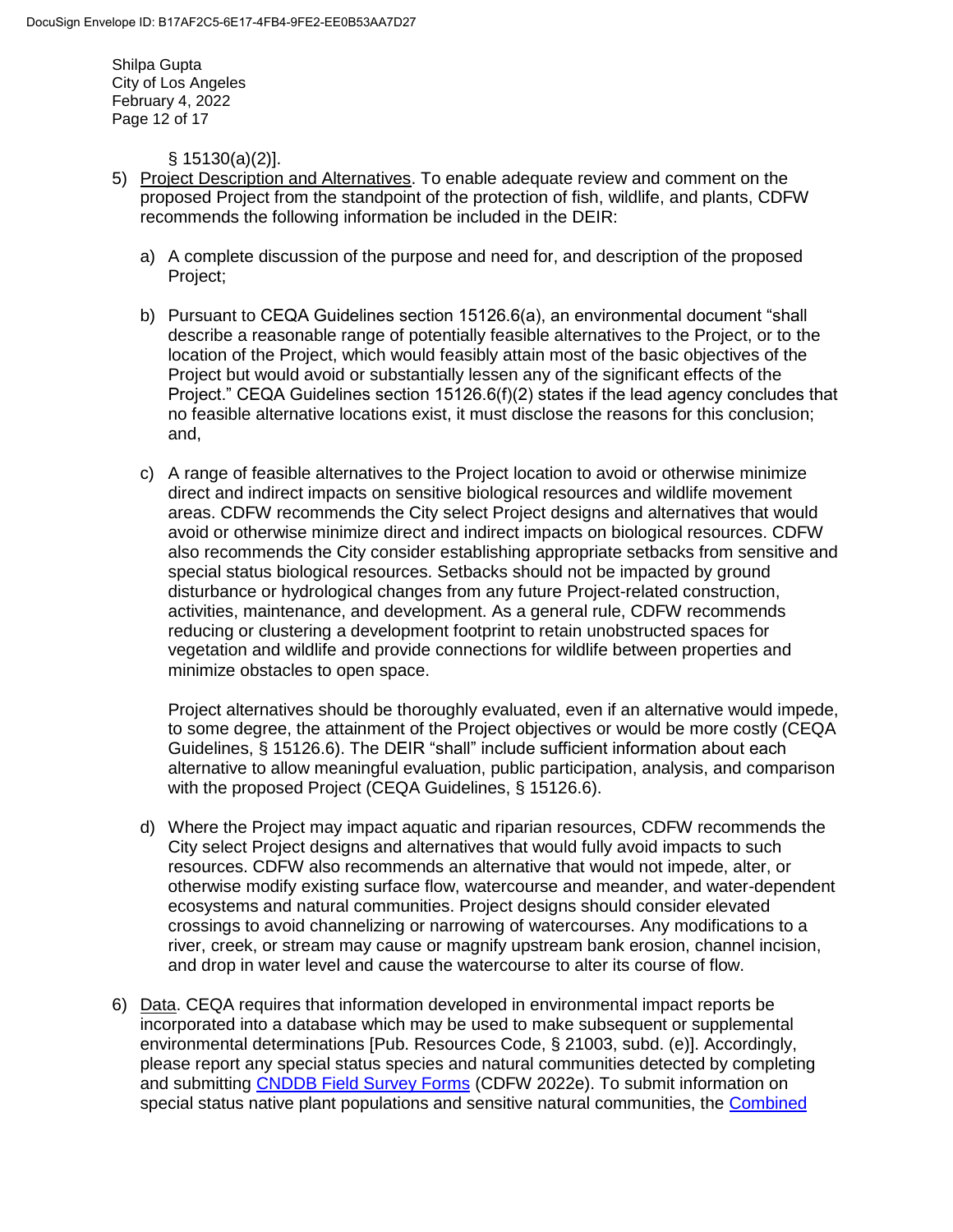Shilpa Gupta City of Los Angeles February 4, 2022 Page 13 of 17

> [Rapid Assessment and Releve Form](https://wildlife.ca.gov/Data/VegCAMP/Natural-Communities/Submit) should be completed and submitted to CDFW's Vegetation Classification and Mapping Program (CDFW 2022f). The City should ensure data collected for the preparation of the DEIR be properly submitted, with all data fields applicable filled out.

- 7) Translocation/Salvage of Plants and Animal Species. Translocation and transplantation is the process of removing plants and wildlife from one location and permanently moving it to a new location. CDFW generally does not support the use of translocation or transplantation as the primary mitigation strategy for unavoidable impacts to endangered, rare, or threatened plants and animals. Studies have shown that these efforts are experimental and the outcome unreliable. CDFW has found that permanent preservation and management of habitat capable of supporting these species is often a more effective long-term strategy for conserving plants and animals and their habitats.
- 8) Compensatory Mitigation. The DEIR should include compensatory mitigation measures for the Project's significant direct and indirect impacts to sensitive and special status plants, animals, and habitats. Mitigation measures should emphasize avoidance and minimization of Project-related impacts. For unavoidable impacts, on-site habitat restoration or enhancement should be discussed in detail. If on-site mitigation is not feasible or would not be biologically viable and therefore inadequate to mitigate the loss of biological functions and values, off-site mitigation through habitat creation and/or acquisition and preservation in perpetuity should be addressed. Areas proposed as mitigation lands should be protected in perpetuity with a conservation easement and financial assurance and dedicated to a qualified entity for long-term management and monitoring. Under Government Code, section 65967, the Lead Agency must exercise due diligence in reviewing the qualifications of a governmental entity, special district, or nonprofit organization to effectively manage and steward land, water, or natural resources on mitigation lands it approves.
- 9) Long-term Management of Mitigation Lands. For proposed preservation and/or restoration, the DEIR should include measures to protect the targeted habitat values from direct and indirect negative impacts in perpetuity. The objective should be to offset Project-induced qualitative and quantitative losses of wildlife habitat values. Issues that should be addressed include (but are not limited to) restrictions on access, proposed land dedications, monitoring and management programs, control of illegal dumping, water pollution, and increased human intrusion. An appropriate non-wasting endowment should be set aside to provide for long-term management of mitigation lands.
- 10) CESA. CDFW considers adverse impacts to a species protected by CESA to be significant without mitigation under CEQA. As to CESA, take of any endangered, threatened, candidate species, or CESA-listed plant species that results from a project is prohibited, except as authorized by State law (Fish & G. Code §§ 2080, 2085; Cal. Code Regs., tit. 14, §786.9). Consequently, if a project and any project-related activity during the life of a project will result in take of a species designated as endangered or threatened, or a candidate for listing under CESA, CDFW recommends that the project proponent seek appropriate take authorization under CESA prior to implementing the project. Appropriate authorization from CDFW may include an Incidental Take Permit (ITP) or a Consistency Determination in certain circumstances, among other options [Fish & Game Code, §§ 2080.1, 2081, subds. (b) and (c)]. Early consultation is encouraged, as significant modification to the project and mitigation measures may be required to obtain an ITP. Revisions to the Fish and Game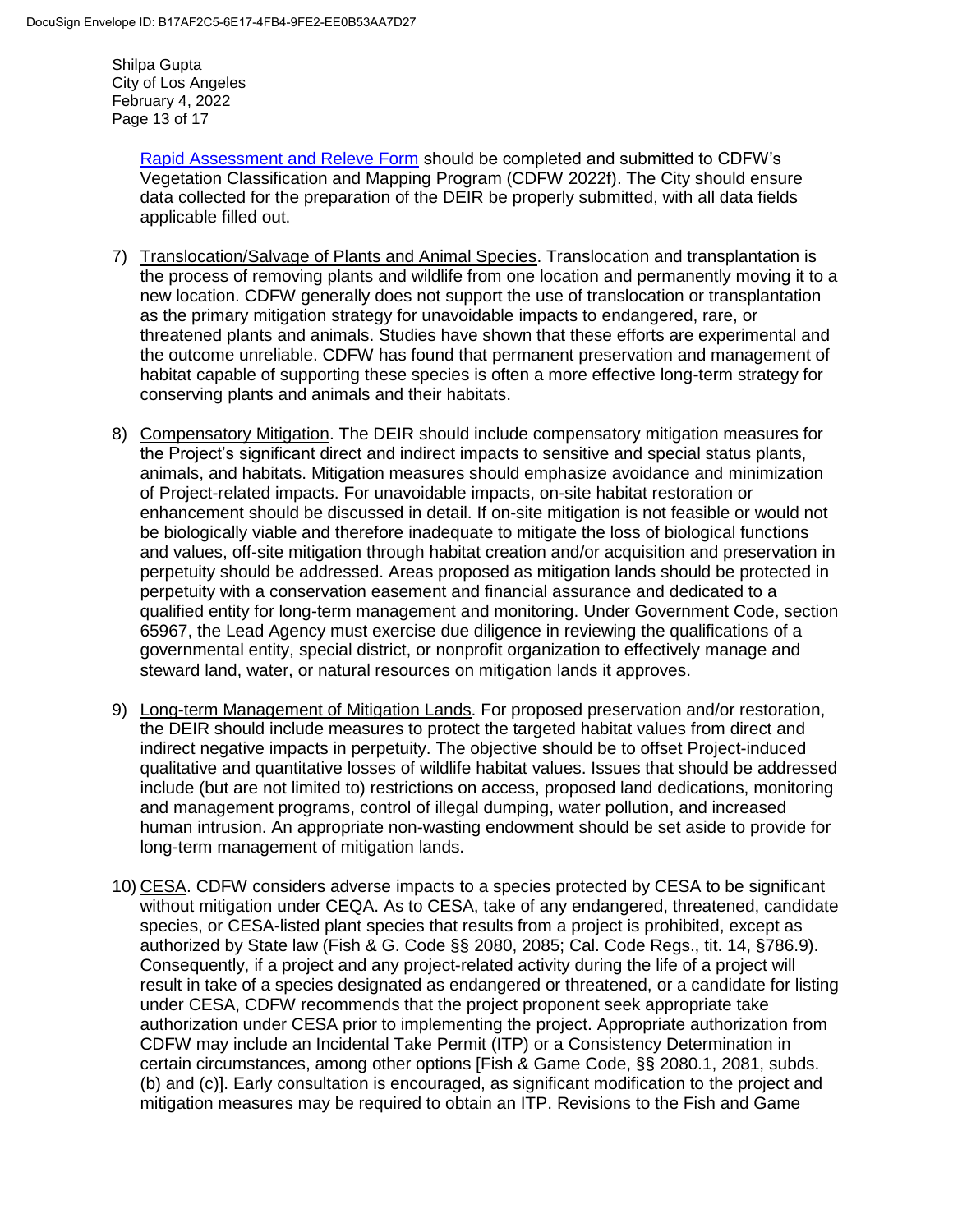Shilpa Gupta City of Los Angeles February 4, 2022 Page 14 of 17

> Code, effective January 1998, may require that CDFW issue a separate CEQA document for the issuance of an ITP unless the project's CEQA document addresses all project impacts to CESA-listed species and specifies a mitigation monitoring and reporting program that will meet the requirements of an ITP. For these reasons, biological mitigation monitoring and reporting proposals should be of sufficient detail and resolution to satisfy the requirements for an ITP.

- 11) Wetland Resources. CDFW, as described in Fish and Game Code section 703(a), is guided by the Fish and Game Commission's (Commission) policies. The [Wetlands Resources](https://fgc.ca.gov/About/Policies/Miscellaneous) policy the Commission "…seek[s] to provide for the protection, preservation, restoration, enhancement and expansion of wetland habitat in California" (CFGC 2020). Further, it is the policy of the Fish and Game Commission to strongly discourage development in or conversion of wetlands. It opposes, consistent with its legal authority, any development or conversion that would result in a reduction of wetland acreage or wetland habitat values. To that end, the Commission opposes wetland development proposals unless, at a minimum, project mitigation assures there will be 'no net loss' of either wetland habitat values or acreage. The Commission strongly prefers mitigation which would achieve expansion of wetland acreage and enhancement of wetland habitat values."
	- a) The Wetlands Resources policy provides a framework for maintaining wetland resources and establishes mitigation guidance. CDFW encourages avoidance of wetland resources as a primary mitigation measure and discourages the development or type conversion of wetlands to uplands. CDFW encourages activities that would avoid the reduction of wetland acreage, function, or habitat values. Once avoidance and minimization measures have been exhausted, a project should include mitigation measures to assure a "no net loss" of either wetland habitat values, or acreage, for unavoidable impacts to wetland resources. Conversions include, but are not limited to, conversion to subsurface drains, placement of fill or building of structures within the wetland, and channelization or removal of materials from the streambed. All wetlands and watercourses, whether ephemeral, intermittent, or perennial, should be retained and provided with substantial setbacks, which preserve the riparian and aquatic values and functions benefiting local and transient wildlife populations. CDFW recommends mitigation measures to compensate for unavoidable impacts be included in the DEIR and these measures should compensate for the loss of function and value.
	- b) The Fish and Game Commission's Water policy guides CDFW on the quantity and quality of the waters of this State that should be apportioned and maintained respectively so as to produce and sustain maximum numbers of fish and wildlife; to provide maximum protection and enhancement of fish and wildlife and their habitat; encourage and support programs to maintain or restore a high quality of the waters of this State; prevent the degradation thereof caused by pollution and contamination; and, endeavor to keep as much water as possible open and accessible to the public for the use and enjoyment of fish and wildlife. CDFW recommends avoidance of water practices and structures that use excessive amounts of water, and minimization of impacts that negatively affect water quality, to the extent feasible (Fish & G. Code, § 5650).

## **Conclusion**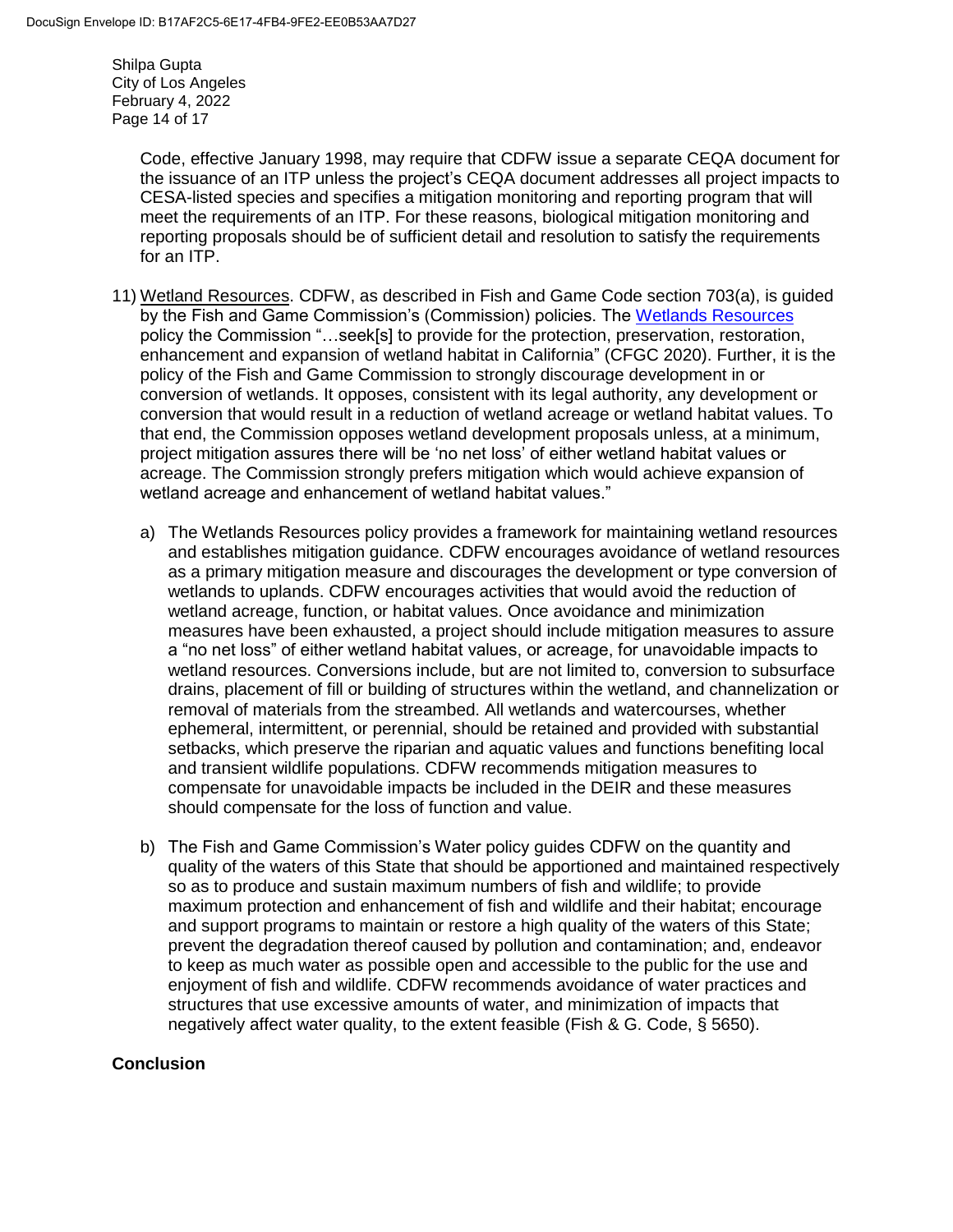Shilpa Gupta City of Los Angeles February 4, 2022 Page 15 of 17

We appreciate the opportunity to comment on the NOP for the Silver Lake Reservoir Complex Master Plan Project to assist the City of Los Angeles in preparing the Project's environmental document and identifying and mitigating Project impacts on biological resources. If you have any questions or comments regarding this letter, please contact Ruby Kwan-Davis, Senior Environmental Scientist (Specialist), at [Ruby.Kwan-Davis@wildlife.ca.gov](mailto:Ruby.Kwan-Davis@wildlife.ca.gov) or (562) 619-2230.

 $Sincerely,$ <br>  $Docusigned by:$ 

hot litr -5991F19FF8094C3

Victoria Tang signing for

Erinn Wilson-Olgin Environmental Program Manager I South Coast Region

### ec: CDFW

Erinn Wilson-Olgin, Los Alamitos - Erinn. Wilson-Olgin@wildlife.ca.gov Victoria Tang, Los Alamitos – [Victoria.Tang@wildlife.ca.gov](mailto:Victoria.Tang@wildlife.ca.gov) Ruby Kwan-Davis, Los Alamitos - Ruby. Kwan-Davis @wildlife.ca.gov Felicia Silva, Los Alamitos - Felicia. Silva@wildlife.ca.gov Julisa Portugal, Los Alamitos - Julisa. Portugal@wildlife.ca.gov Frederic (Fritz) Rieman, Los Alamitos – [Frederic.Rieman@wildlife.ca.gov](mailto:Frederic.Rieman@wildlife.ca.gov) Cindy Hailey, San Diego – [Cindy.Hailey@wildlife.ca.gov](mailto:Cindy.Hailey@wildlife.ca.gov) CEQA Program Coordinator, Sacramento – [CEQACommentLetters@wildlife.ca.gov](mailto:CEQACommentLetters@wildlife.ca.gov)  State Clearinghouse, Office of Planning and Research – State. Clearinghouse @opr.ca.gov

## **References:**

- [CFGC] California Fish and Game Commission. 2020. Policies. Retention of Wetland Acreage and Habitat Values. Accessed: [https://fgc.ca.gov/About/Policies/Miscellaneous.](https://fgc.ca.gov/About/Policies/Miscellaneous)
- [CDFWa] California Department of Fish and Wildlife. 2022. Monarch butterflies. Available from: <https://wildlife.ca.gov/Conservation/Invertebrates/Monarch-Butterfly>
- [CDFWb] California Department of Fish and Wildlife. 2022. Lake and Streambed Alteration Program. Available from: [https://wildlife.ca.gov/Conservation/LSA.](https://wildlife.ca.gov/Conservation/LSA)
- [CDFWc] California Department of Fish and Wildlife. 2022. Natural Communities. Available from: [https://wildlife.ca.gov/Data/VegCAMP/Natural-Communities.](https://wildlife.ca.gov/Data/VegCAMP/Natural-Communities)
- [CDFWd] California Department of Fish and Wildlife. 2022. California Natural Diversity Database. Available from: [https://wildlife.ca.gov/Data/CNDDB/Maps-and-](https://wildlife.ca.gov/Data/CNDDB/Maps-and-Data#43018408-cnddb-in-bios)[Data#43018408-cnddb-in-bios](https://wildlife.ca.gov/Data/CNDDB/Maps-and-Data#43018408-cnddb-in-bios)
- [CDFWe] California Department of Fish and Wildlife. 2022. Submitting Data to the CNDDB. Available from:<https://wildlife.ca.gov/Data/CNDDB/Submitting-Data>
- [CDFWf] California Department of Fish and Wildlife. 2022. Natural Communities Submitting Information. Available from: [https://wildlife.ca.gov/Data/VegCAMP/Natural-](https://wildlife.ca.gov/Data/VegCAMP/Natural-Communities/Submit)[Communities/Submit](https://wildlife.ca.gov/Data/VegCAMP/Natural-Communities/Submit)
- [CDFW] California Department of Fish and Wildlife. 2018. Protocols for Surveying and Evaluating Impacts to Special Status Native Plant Populations and Sensitive Natural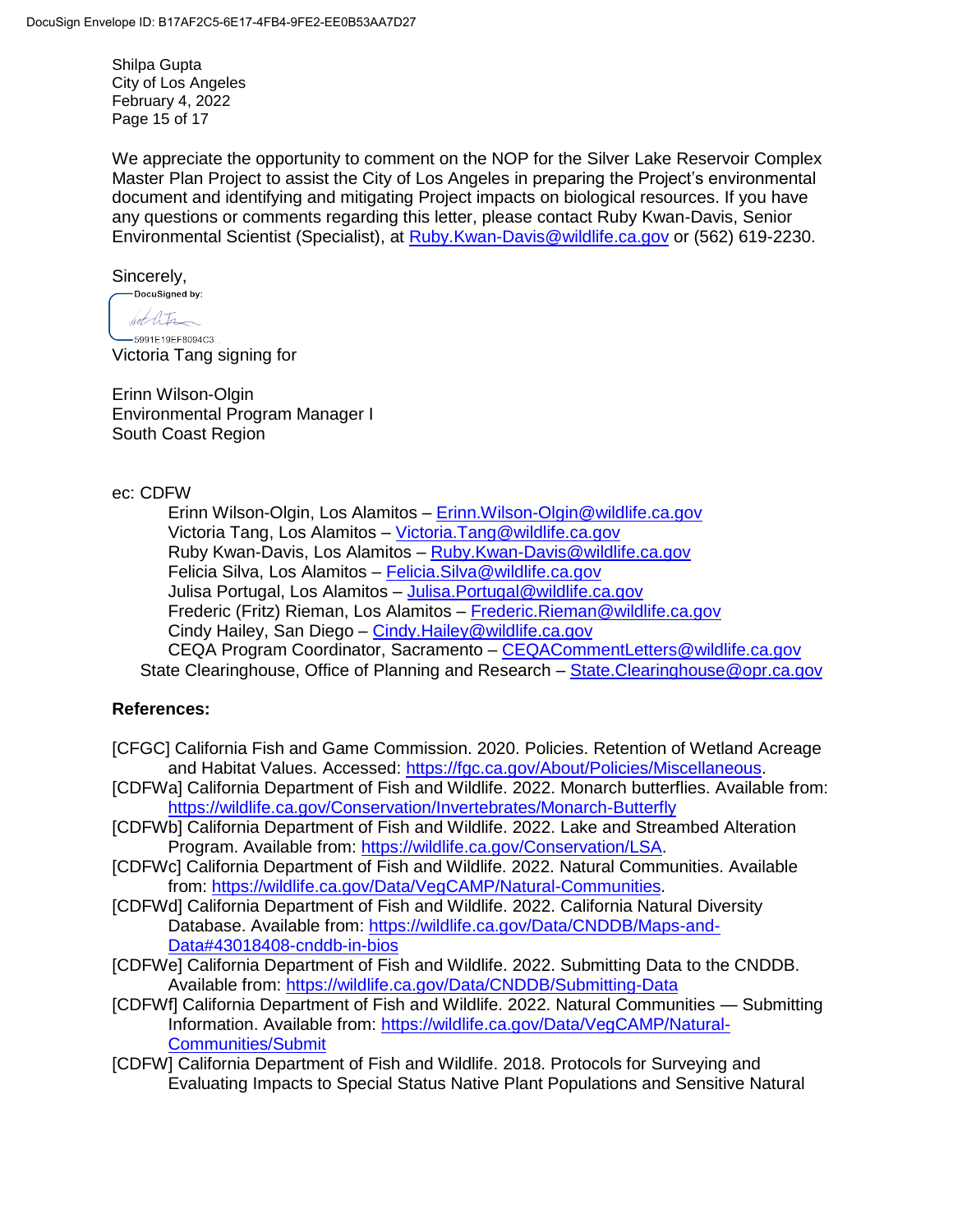Shilpa Gupta City of Los Angeles February 4, 2022 Page 16 of 17

> Communities. Available from: [https://nrm.dfg.ca.gov/FileHandler.ashx?DocumentID=18959\)](https://nrm.dfg.ca.gov/FileHandler.ashx?DocumentID=18959)

- [CDFW] California Department of Fish and Wildlife. 2017. California Terrestrial and Vernal Pool Invertebrates of Conservation Priority. Available from: <https://nrm.dfg.ca.gov/FileHandler.ashx?DocumentID=149499&inline>
- [CDFW] California Department of Fish and Wildlife. 2015. State Wildlife Action Plan: A Conservation Legacy for Californians. Available from:<https://wildlife.ca.gov/SWAP/Final>
- [Cal-IPC] California Invasive Plant Council. 2022. The Cal-IPC Inventory. Available from: <https://www.cal-ipc.org/plants/inventory/>
- California Legislative Information. 2020. AB-1788 Pesticides: use of second-generation anticoagulant rodenticides. Available from: [https://leginfo.legislature.ca.gov/faces/billTextClient.xhtml?bill\\_id=201920200AB1788](https://leginfo.legislature.ca.gov/faces/billTextClient.xhtml?bill_id=201920200AB1788)
- Cowardin, L.M., V. Carter, F.C. Golet, and E.T. LaRoe. 1979. Classification of wetlands and deepwater habitats of the United States. U.S. Fish and Wildlife Service. FWS/OBS-79/31. Washington, DC.
- Crone, E. E., Pelton, E. M., Brown, L. M., Thomas, C. C., & Schultz, C. B. (2019). Why are monarch butterflies declining in the West? Understanding the importance of multiple correlated drivers. *Ecological Applications*, *29*(7), 1–13.<https://doi.org/10.1002/eap.1975>
- Fernandez-Juricic, E., Zahn, E.F., Parker, T., Stankowich, T. (2009). California's endangered Belding's savannah sparrow (*Passerculus sandwichensis beldingi*): Tolerance of Pedestrian Disturbance. Avian Conservation and Ecology 4(2):1.
- Fisher, A., Saniee, K., van der Heide, C., Griffiths, J., Meade, D., & Villablanca, F. (2018). Climatic niche model for overwintering monarch butterflies in a topographically complex region of California. *Insects*, *9*(4).<https://doi.org/10.3390/insects9040167>
- GPA Consulting. 2019. Task II: Research & Analysis Biological Resources Report. Silver Lake Reservoir Complex Master Plan Project. Available from: [https://eng2.lacity.org/sites/g/files/wph726/f/SLRCMP%20-](https://eng2.lacity.org/sites/g/files/wph726/f/SLRCMP%20-%20BIOLOGICAL%20RESOURCES%20Report.pdf) [%20BIOLOGICAL%20RESOURCES%20Report.pdf](https://eng2.lacity.org/sites/g/files/wph726/f/SLRCMP%20-%20BIOLOGICAL%20RESOURCES%20Report.pdf)
- Hillman, M.D., Karpanty, S.M., Faser, J.D., Derose-Wilson, A. (2015). Effects of Aircraft and Recreation on Colonial Waterbird Nesting Behavior. The Journal of Wildlife Management 79(7): 1192-1198.
- Johnston, D., Tatarian, G., & Pierson, E. 2004. California Bat Mitigation Techniques, Solutions, and Effectiveness. Available from: <https://nrm.dfg.ca.gov/FileHandler.ashx?DocumentID=10334>
- Lucas, E. (2020). Recreation-related disturbance to wildlife in California better planning for and management of recreation are vital to conserve wildlife in protected areas where recreation occurs. California Fish and Wildlife, Recreation Special Issue 2020 pp 29-51. Available from:<https://nrm.dfg.ca.gov/FileHandler.ashx?DocumentID=178943&inline>
- Marcum, S., & C. Darst. (2021). Western Monarch Butterfly Conservation Recommendations. Available from: [https://wafwa.org/wp-content/uploads/2021/10/Western-Monarch-Sec-7-](https://wafwa.org/wp-content/uploads/2021/10/Western-Monarch-Sec-7-Conservation-Recs-08.31.2021.docx) [Conservation-Recs-08.31.2021.docx](https://wafwa.org/wp-content/uploads/2021/10/Western-Monarch-Sec-7-Conservation-Recs-08.31.2021.docx)
- [MFWP] Montana Fish, Wildlife and Parks. 2012. A Landowner's Guide to Wildlife Friendly Fences: How to Build Fence with Wildlife in Mind. Second Edition Revised and Updated. Available from:<https://nrm.dfg.ca.gov/FileHandler.ashx?DocumentID=134713&inline>
- Remacha, C., Delgado, J.A., Bulaic, M., Perez-Tris, J. (2016). Human Disturbance during Early Life Impairs Nestling Growth in Birds Inhabiting a Nature Recreation Area. PLoS ONE 11(11): e0166748. doi:10.1371/journal.pone.0166748